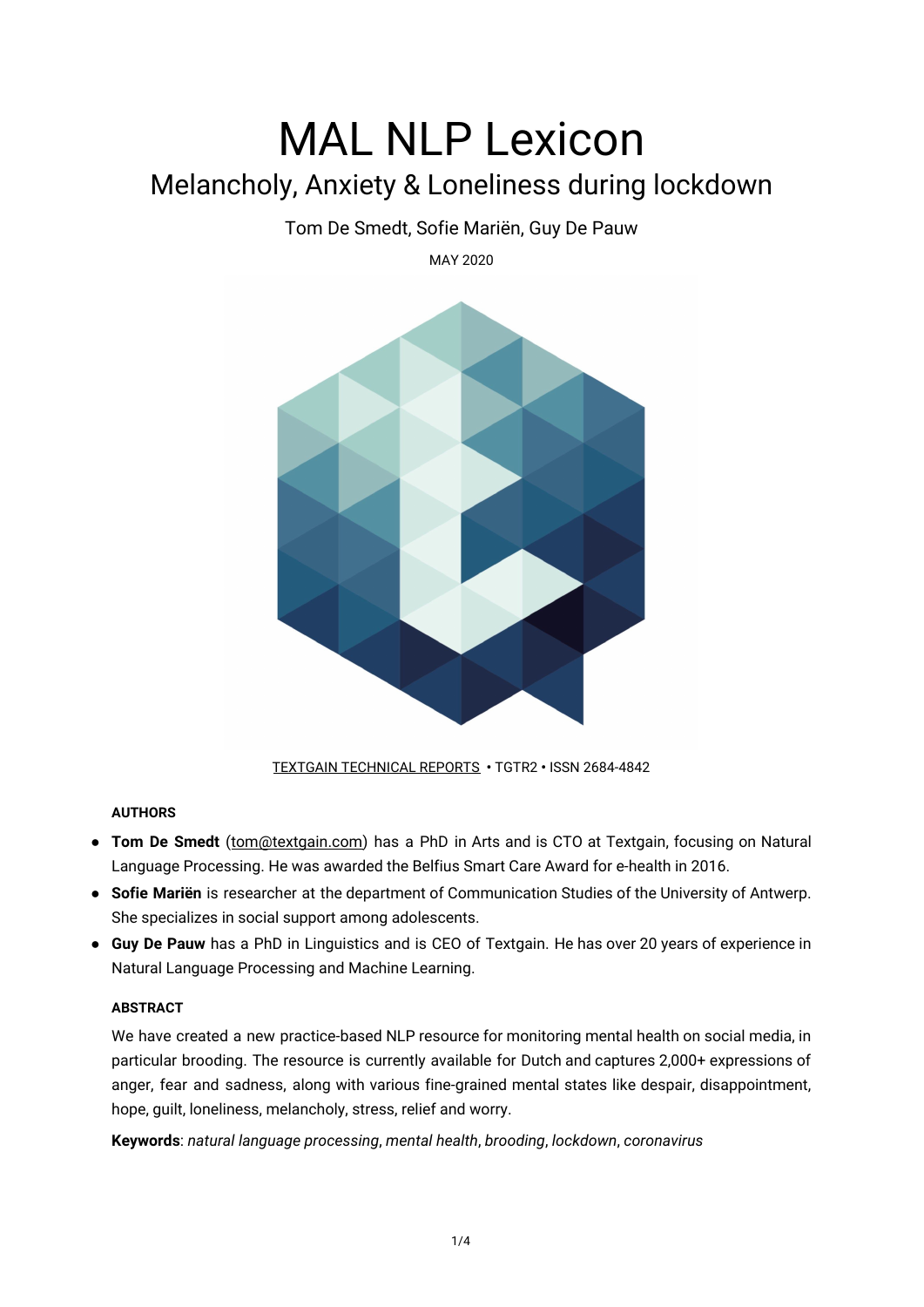## **1 INTRODUCTION**

Language is our projection of the self into society. We use nouns to name people and places, verbs to explain what we think and see, and adjectives to relate how we feel (De Smedt & Daelemans, 2012). What we say and how correlates with age and gender (Peersman, Daelemans & Van Vaerenbergh, 2011), personality (Verhoeven, Daelemans & De Smedt, 2013) and state-of-mind (Pennebaker, 2013). The Dutch MAL lexicon is a resource for Natural Language Processing (NLP) that captures brooding: feeling angry, down, sad or worried. For instance, people suffering from anxiety or depression will tend to use more absolute words (Al-Mosaiwi & Johnstone, 2018). The lexicon also has expressions of physical unease (e.g., *feeling tired*) that we use to avoid mental health taboo in Western societies. 1

#### **2 METHODS AND MATERIALS**

The lexicon has 2,000+ Dutch words and word combinations that represent brooding. About 50% was collected from Twitter, using search queries with relevant verbs (e.g., *am*, *feel*), adverbs (*really*, *so*) and negative adjectives (*angry*, *bad*, *sad*, …), where we manually noted other relevant expressions in each message. About 25% was collected automatically from self-help discussion groups, using TF–IDF to identify keywords. In brief, TF is the number of times that a word occurs in a context (e.g., a self-help group) while DF is the number of times that it occurs in *any* context (e.g., Wikipedia, news articles). Dividing TF by DF reveals context-specific keywords. About 25% was collected by hand from student essays, where adolescents were asked to describe how they felt during the COVID-19 pandemic.

#### **3 RESULTS**

The lexicon groups words and word combinations into 8 different categories, each represented by an emoji and a four-letter alias that is easy to remember and tidy in programming code. There are 3 main categories for mental, physical and emotional expressions (MIND, BODY, SOUL). There are 3 emotional subcategories for anger, fear and sadness (RAGE, FEAR, LOSS), 1 mental subcategory for melancholy and depression (DOOM) and 1 physical subcategory for lethargy (DRAG).

| <b>MIND</b> |                                                             | Words that relate to mental health (e.g., going insane, going nuts), mental conditions<br>(panic attack, therapist), negative thoughts (brooding) or rationalizing (I see myself). |
|-------------|-------------------------------------------------------------|------------------------------------------------------------------------------------------------------------------------------------------------------------------------------------|
| <b>BODY</b> | Ao2                                                         | Words that relate to physical health (e.g., I feel bad, I feel weak), physical conditions<br>(chronic pain, hospitalized) or illness (back pain, neck pain, stabbing headache).    |
| SOUL        |                                                             | Words that relate to negative emotions (e.g., I feel angry, afraid, sad), negative feelings<br>(grieving, totally worthless) or craving (really need, really want).                |
| <b>RAGE</b> |                                                             | Words that relate to feeling angry (e.g., gonna snap, the last straw) or feeling frustrated<br>(I'm giving up, super annoying, super irritating).                                  |
| <b>FEAR</b> | $\left( \begin{matrix} 0 & 0 \\ 0 & 0 \end{matrix} \right)$ | Words that relate to feeling afraid (e.g., panicking, panic, scares me) or feeling anxious<br>(stress, this is a nightmare, this is a huge problem).                               |
| LOSS        | fat                                                         | Words that relate to feeling sad (e.g., heart breaks, heart weeps, passed), feeling lonely<br>(miss you, need a hug) or feeling alone (no friends, not a sound).                   |
| <b>DOOM</b> |                                                             | Words that relate to feeling down (e.g., dark days, dark thoughts, sigh), feeling depressed<br>(dead inside), feeling worthless (I hate myself) or feeling lost (all my life).     |
| <b>DRAG</b> |                                                             | Words that relate to <b>feeling tired</b> (e.g., in bed all day, sleep all day) or feeling bored<br>(watching the clock tick).                                                     |

<sup>1</sup> https://www.healthline.com/health/mental-health/physical-symptoms-of-depression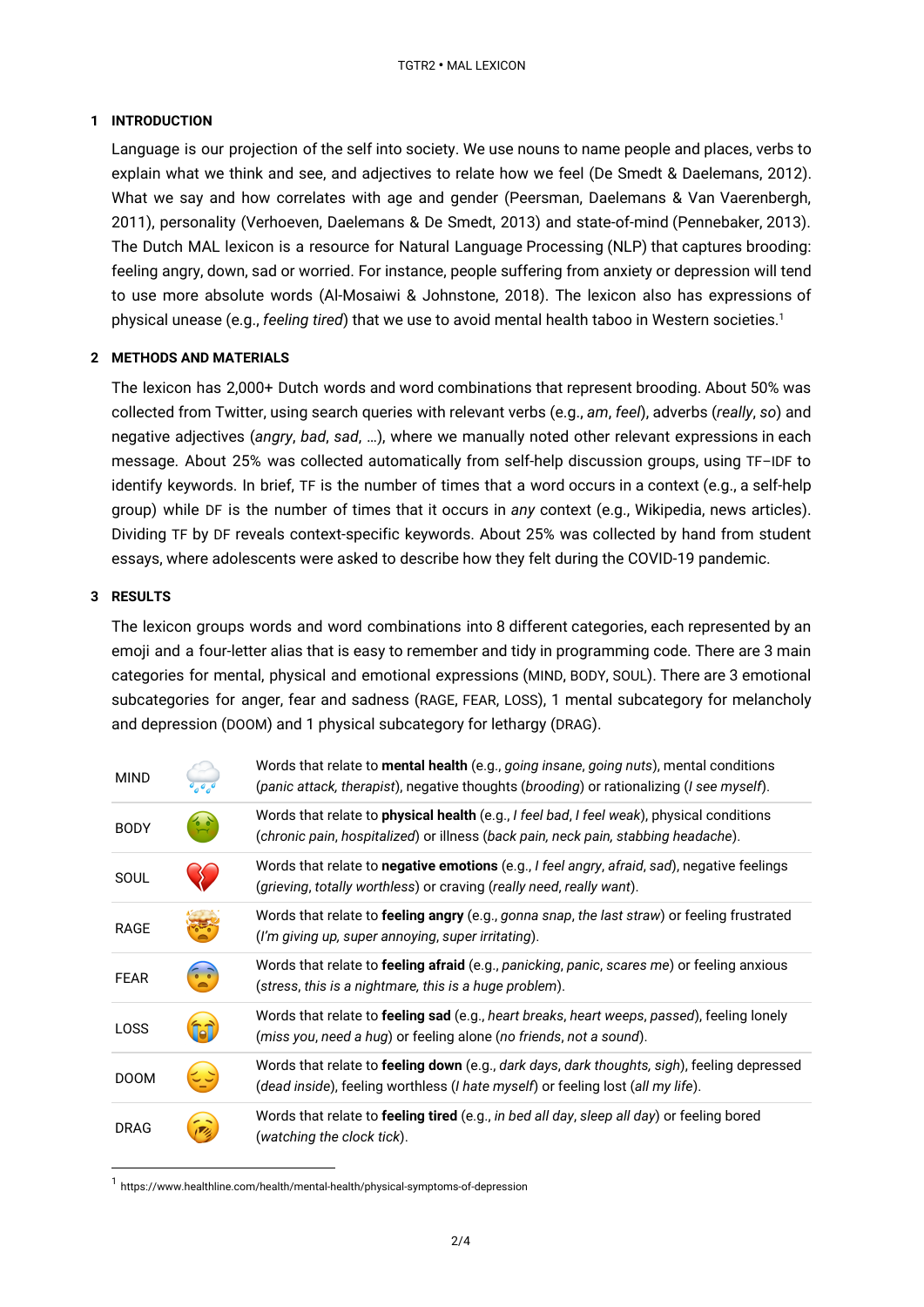Each word or word combination in the lexicon also has an intensity score  $(0-4)$  and may be related to more than one category, as illustrated in the example below. The scores and categories were assigned manually by experts in linguistics and psychology.

| <b>SCORE</b> | WORD(S)          | $\overline{\phantom{a}}$ | $\frac{1}{2}$ |   |         | ×       | far     | ここ      | (PA)    |
|--------------|------------------|--------------------------|---------------|---|---------|---------|---------|---------|---------|
| ★★★☆         | chaos in my head | $\bullet$                | $\circ$       | О | $\circ$ |         | $\circ$ |         | $\circ$ |
| ★★☆☆         | feel empty       |                          |               |   | $\circ$ | $\circ$ | $\circ$ |         |         |
| ★★☆☆         | feel sad         | О                        | $\circ$       |   | O       | $\circ$ |         | $\circ$ | $\circ$ |
| ★☆☆☆         | irritating       | О                        | $\circ$       |   |         | $\circ$ | $\circ$ | ◯       | ∩       |

The score can be 0 (i.e., neutral but relevant), 1 (dramatic), 2 (dramatic and negative), 3 (fatalistic) or 4 (fatalistic to the point of alarming). We can use it to convert words to numbers, and then use statistics with those numbers. For example: "This irritating job makes me feel empty..." scores 1 + 2 = 3. A large collection of texts can be ranked by how alarming each text is.

This works even better if we count with exponential weights. The following weights essentially mean that a word with score 4 is as alarming as ten words with score 1 or a hundred words with score 0:

| $SCORE \rightarrow$ | **** | ★☆☆☆ | ★★☆☆ | ★★★☆ | **** |
|---------------------|------|------|------|------|------|
| weight              | 0.01 | 0.10 | 0.25 | 0.50 | 1.00 |

A demonstration of a concise Python script that imports the MAL lexicon and analyzes texts:

**Listing 1**. Example Python code for loading and using the MAL, using Grasp.py.

```
from grasp import csv, trie # https://github.com/textgain/grasp
mal = \{\}for r in csv('mal.csv'): # (score, word, MIND,BODY,SOUL,RAGE,FEAR, LOSS, DOOM, DRAG)
    mal[r[1]] = {'0': 0.01,
        '1': 0.10,
        '2': 0.25,
        '3': 0.50,
        '4': 1.00,
    }[r[0]]
mal = trie(mal)def rank(s):
    return sum(weight for i, j, word, weight in mal.search(s))
print(rank('niemand vindt mij leuk'))
```
#### **4 ANALYSIS**

In March and April 2020, during the ongoing COVID-19 pandemic many countries implemented travel restrictions and quarantines. Citizens were asked or forced to stay at home to slow the spread of the respiratory virus, and instead encouraged to use online social media to talk to family and friends. The effects of isolation and loneliness are well-studied and can contribute to depression in adolescents (Nangle, Erdley, Newman, Mason & Carpenter, 2003) as well as adults (Adams, Sanders & Auth, 2004).